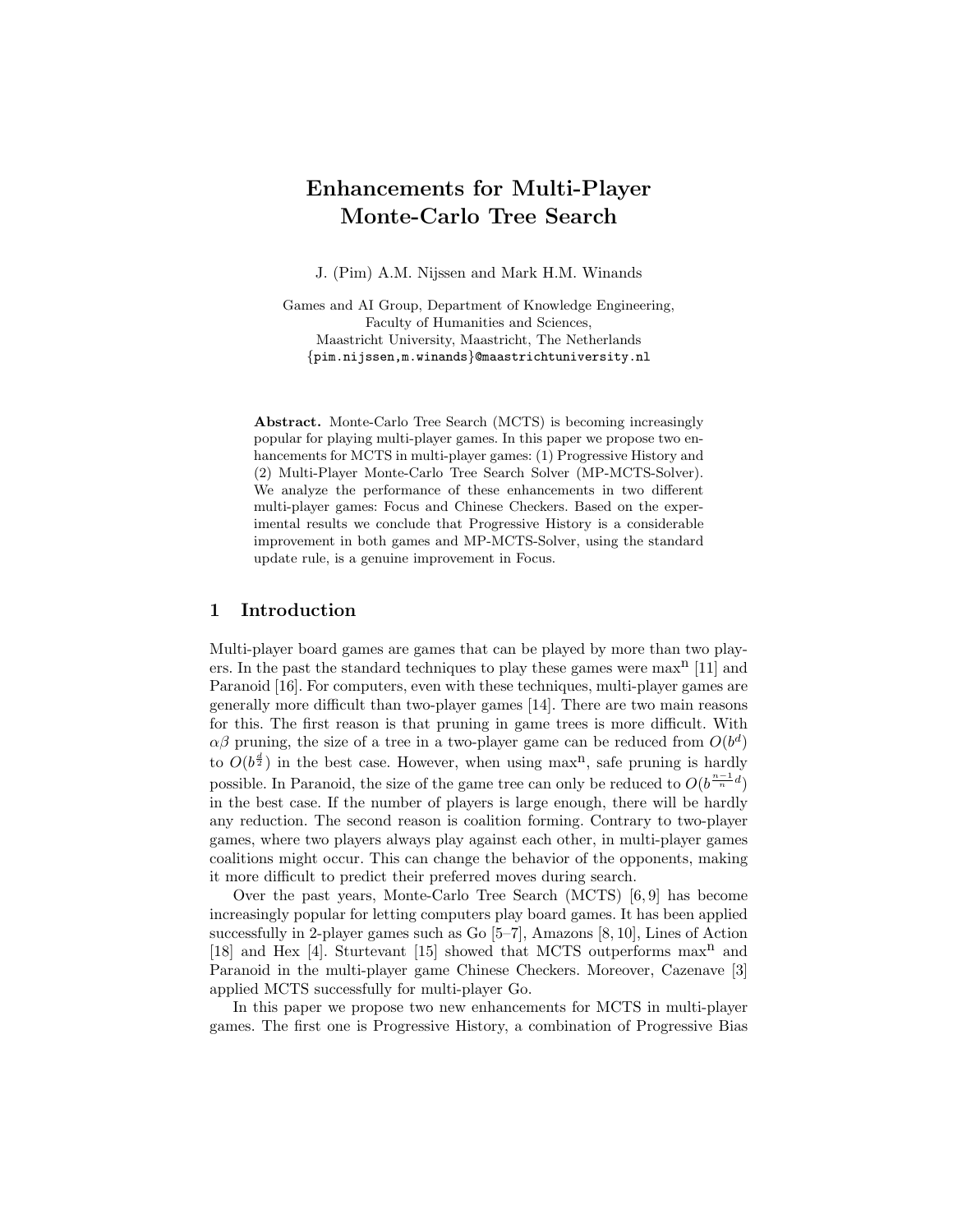

Fig. 1. Monte-Carlo Tree Search scheme [5].

[5] and the history heuristic [13]. The second one is a multi-player variant of Monte-Carlo Tree Search Solver [19], called Multi-Player Monte-Carlo Tree Search Solver (MP-MCTS-Solver). We test these enhancements in two different multi-player games: Focus and Chinese Checkers.

The remainder of this paper is structured as follows. In Sect. 2 we describe MCTS and the two enhancements for multi-player games. In Sect. 3, a brief explanation of the games that we use as test domain is given. The experiments and the results are given in Sect. 4. Finally, in Sect. 5 we give the conclusions that can be drawn from our research and we give an outlook on future research.

# 2 Monte-Carlo Tree Search Enhancements

In this section we give a brief overview of MCTS and two enhancements. In Subsection 2.1 we briefly discuss MCTS. Next, we propose Progressive History in Subsection 2.2. Finally, in Subsection 2.3 MP-MCTS-Solver is introduced.

#### 2.1 MCTS

MCTS [6, 9] is a best-first search technique that uses Monte-Carlo simulations to guide the search. MCTS consists of four phases (see Fig. 1). We explain them in detail below.

Selection. The first phase is the selection phase. Here, the search tree is traversed from the root node until a node is found that contains children that have not been added to the tree yet. The tree is traversed using the Upper Confidence bounds applied to Trees (UCT) [9] selection strategy. The child  $i$  with the highest score  $v_i$  is selected as follows (Formula 1)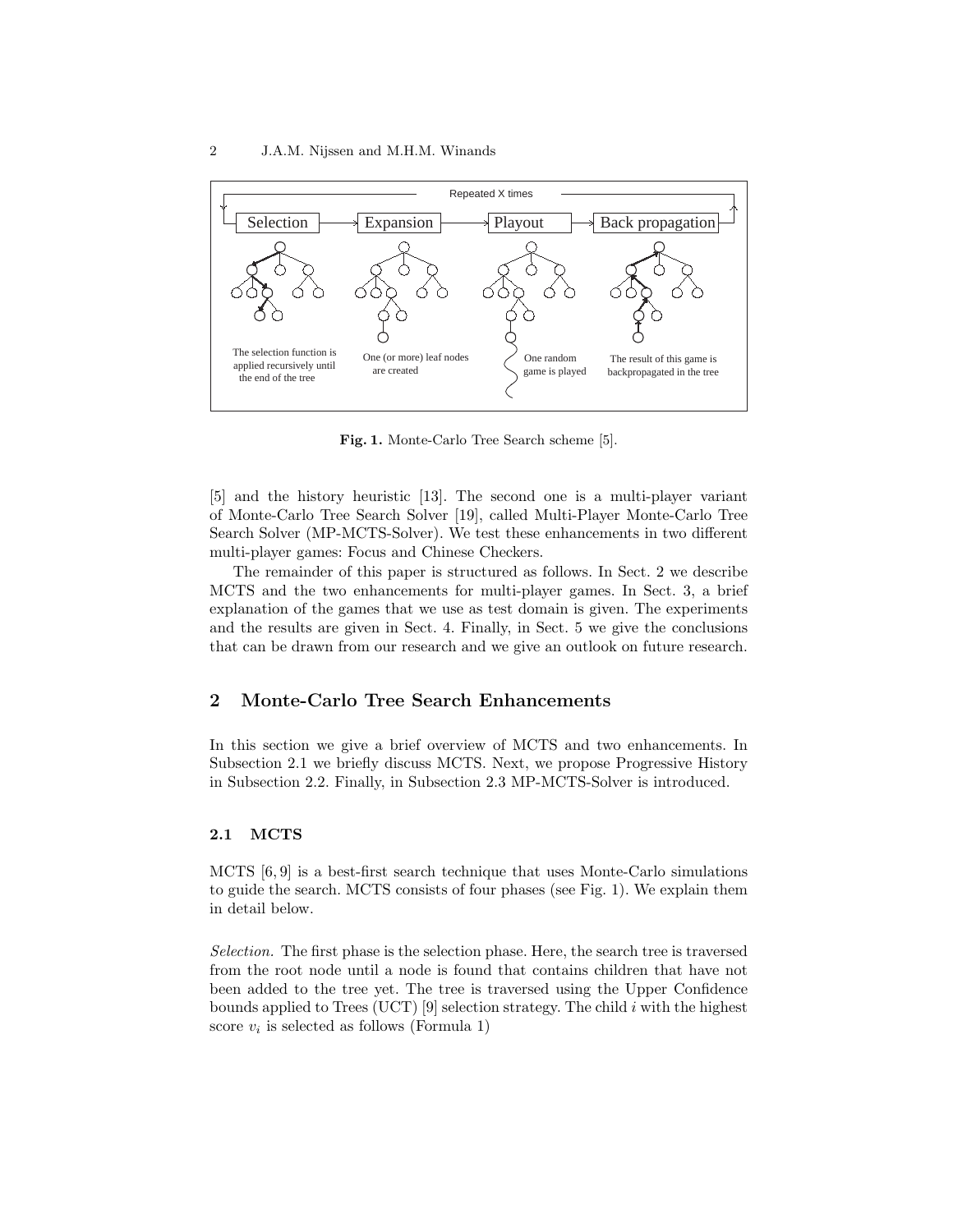$$
v_i = \frac{s_i}{n_i} + C \times \sqrt{\frac{\ln(n_p)}{n_i}},\tag{1}
$$

here  $s_i$  denotes the total score of child  $i$ , where a win is being rewarded 1 point and a loss 0 points. The variables  $n_i$  and  $n_p$  denote the total number of times that child  $i$  and parent  $p$  have been visited, respectively.  $C$  is a constant, which determines the exploration factor of UCT.

Expansion. The second phase is the expansion phase. Here, one node is added to the tree. Whenever a node is found which has children that have not been added to the tree yet, then one of these children is chosen and added to the tree [6].

Playout. The third phase is the playout phase. During this phase, moves are played in self-play until the game is finished. Usually, the playouts are being generated using random move selection. However, it is also possible to add domain knowledge to the playouts. Sturtevant [15] proposed to use a strategy, called the  $\epsilon$ -greedy strategy [17], in which the algorithm chooses the most greedy move (the best move according to a simple move evaluation function) with a probability of  $1 - \epsilon$ . A random move is selected with a probability of  $\epsilon$ . In our program we use  $\epsilon = 0.05$ .

Backpropagation. Finally, in the backpropagation phase, the result is propagated back along the previously traversed path up to the root node. In the multi-player variant of MCTS, the result is a tuple of size  $N$ , where  $N$  is the number of players. The value of the winning player is 1, the value of the other players is 0. MCTS is able to handle games with multiple winners. For instance, if Player 1 and Player 2 both win in a 3-player game, then the tuple  $[\frac{1}{2}, \frac{1}{2}, 0]$  is returned. The multi-player games we use in this paper, Chinese Checkers and Focus, cannot have multiple winners.

This four-phase process is repeated either a fixed number of times, or until the time is up. When the process is finished, the method returns the child of the root node with the highest win rate.

#### 2.2 Progressive History

A problem with MCTS is that it takes a while before enough information is gathered to calculate a somewhat reliable value for a node. Chaslot et al. [5] proposed Progressive Bias to direct the search according to – possibly time-expensive – heuristic knowledge. They added to Formula 1 the following component:  $\frac{H_i}{n_i+1}$ . Here  $H_i$  represents heuristic knowledge, which depends only on the board configuration represented by the node  $i$ . The influence of this component is important when a few number of games has been played, but decreases fast (when more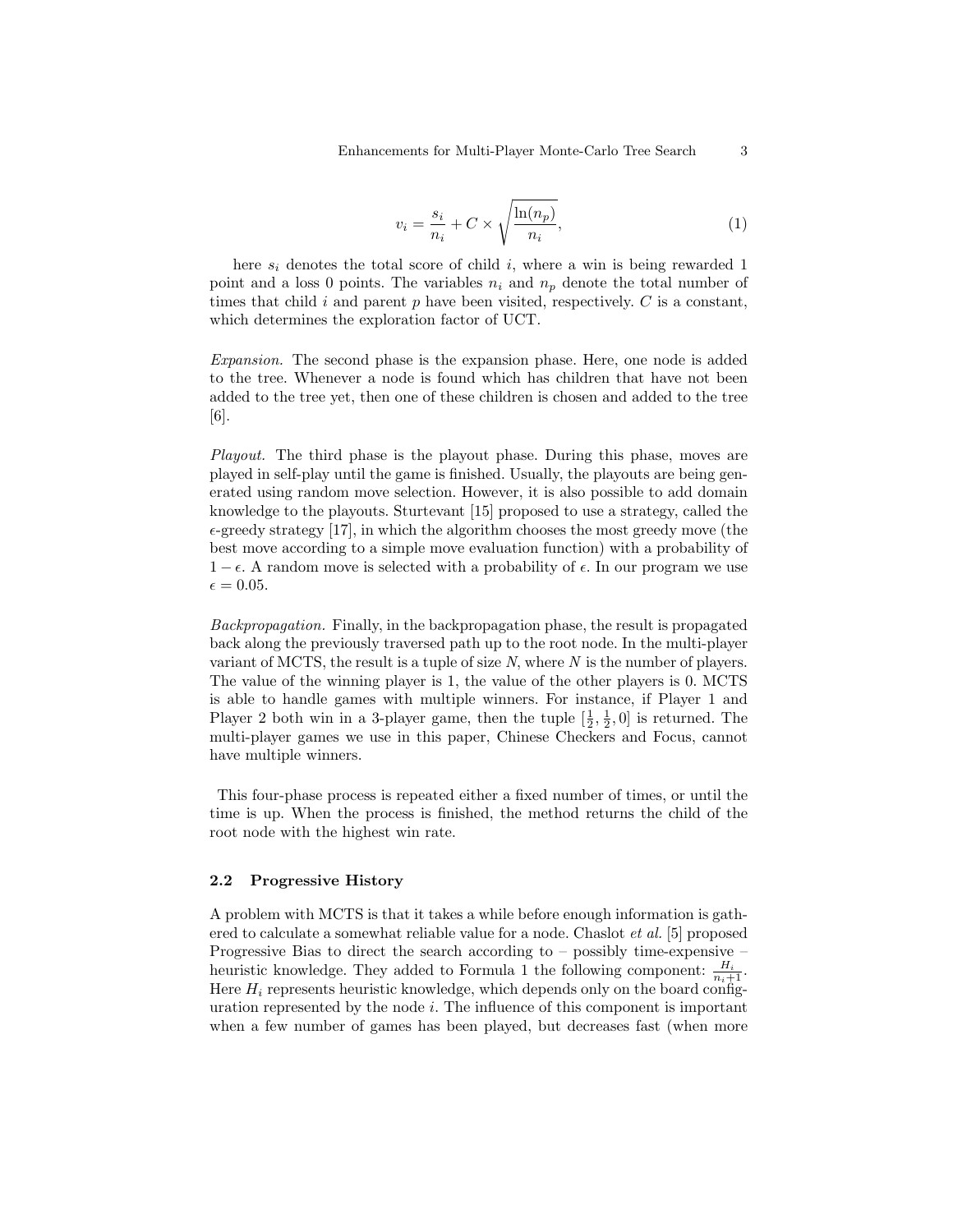games have been played) to ensure that the strategy converges to a pure selection strategy such as UCT.

The problem of Progressive Bias is that heuristic knowledge is needed. A solution is offered by using the (relative) history heuristic [13, 20], which is used in MCTS enhancements such as RAVE [7] and Gibbs sampling [1]. The history heuristic does not require any domain knowledge. The idea behind the history heuristic is to exploit the fact that moves that are good in a position are also good in other positions. For each move that has been performed for each player during the simulations, the number of games and the total score are stored. This information is used to compute the history score. This score is subsequently combined – in a more complex way than Progressive Bias – with the UCT selection strategy.

In this paper we propose a new enhancement, called Progressive History, that combines Progressive Bias and the history heuristic. The heuristic knowledge  $H_i$ of Progressive Bias is replaced with the history score. The child i with the highest score  $v_i$  is selected now as follows (Formula 2)

$$
v_i = \frac{s_i}{n_i} + C \times \sqrt{\frac{\ln(n_p)}{n_i}} + \frac{s_a}{n_a} \times \frac{W}{n_i - s_i + 1},\tag{2}
$$

here  $s_a$  represents the score of move a, where each game in which  $s_a$  was played resulted in a win adds 1 point and a loss 0 points.  $n_a$  is the number of times move  $a$  has been played in any game in the past.  $W$  is a constant which determines the influence of Progressive History. The higher the value of  $W$ , the longer Progressive History affects the selection of the node.

In Formula 2,  $\frac{W}{n_i - s_i + 1}$  represents the Progressive Bias part and  $\frac{s_a}{n_a}$  the history heuristic part. We remark that, in the Progressive Bias part, we do not divide by the number of visits as standard is done  $[5, 19]$ , but by the number of visits minus the score, i.e. the number of losses. In this way, nodes that do not perform well are not biased too long, whereas nodes that continue to have a high score stay biased. To ensure that we do not divide by 0, a 1 is added in the denominator.

In our implementation the move data for Progressive History is stored in a global table, while RAVE [7] has to keep track of the "all-move-as-first" (AMAF) [2] values in every node. Keeping track of the values globally instead of locally at every node saves memory space, but has the risk that it diminishes the benefit. Another solution to save space is to define move categories, e.g. capture moves. The disadvantage of this solution is that it is dependent on domain knowledge.

#### 2.3 Multi-Player MCTS-Solver

Recently, Winands et al. [19] developed a method, called Monte-Carlo Tree Search Solver (MCTS-Solver), to prove the game-theoretical value of a node in a Monte-Carlo search tree. This method was used successfully for playing the two-player game Lines of Action [12].

We developed a multi-player variant of MCTS-Solver, called Multi-Player Monte-Carlo Tree Search Solver (MP-MCTS-Solver). For the multi-player vari-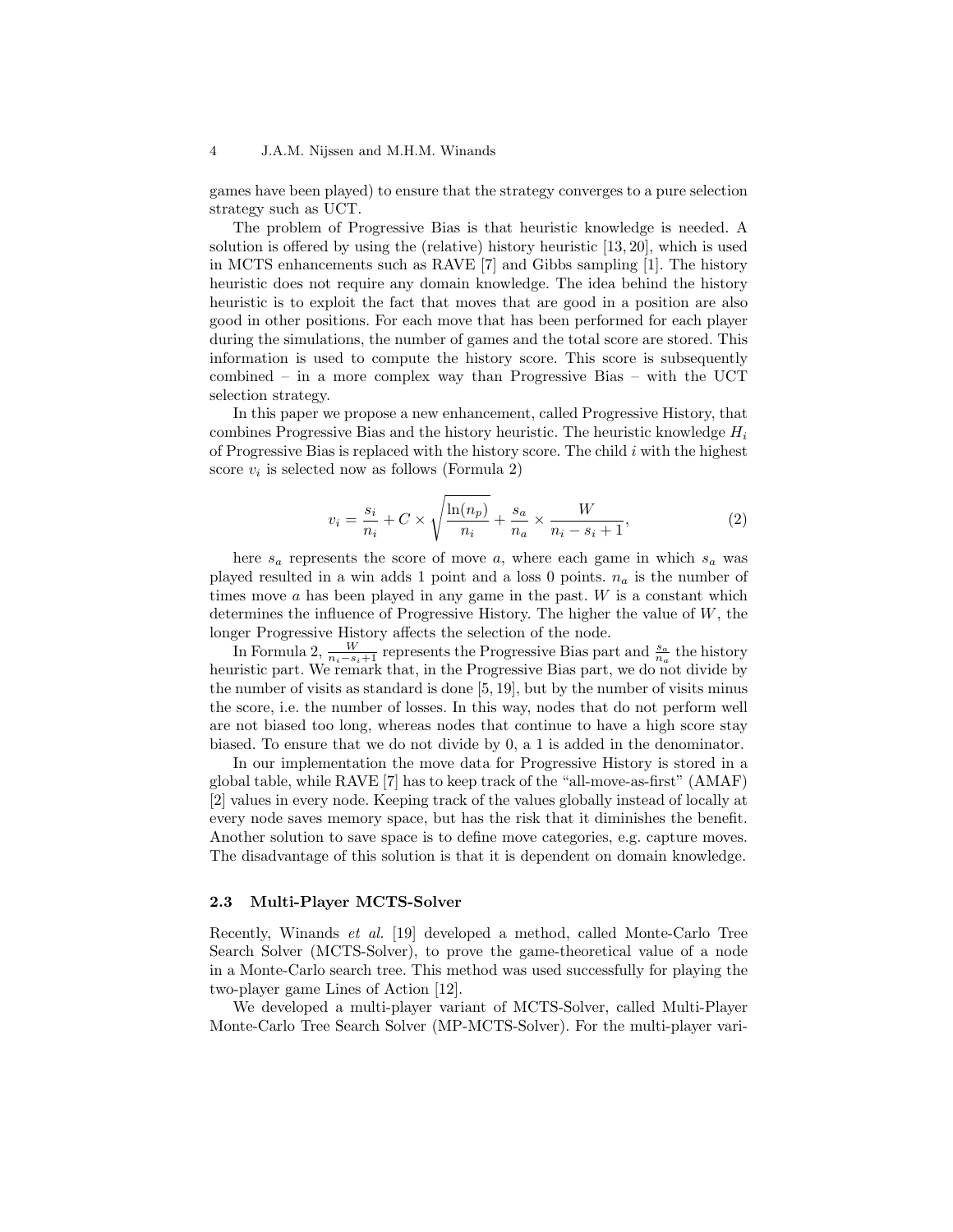

Fig. 2. A multi-player search tree

ant, MCTS-Solver has to be modified, in order to accommodate for games with more than two players. This is discussed below.

Proving a win works similarly as in the two-player version of MCTS-Solver: if at one of the children a win is found for the player who has to move in the current node, then this node is a win for this player. If all children lead to a win for the same opponent, then the current node is also labeled as a win for this opponent. However, if the children lead to wins for different opponents, then updating the game-theoretical values becomes a non-trivial task. Update rules have to be developed to take care of such situations. We tested three different update rules that are briefly explained below.

(1) The normal update rule only updates proven wins for the same opponent. This means that only if all children lead to a win for the same opponent, then the current node is also set to a win for this opponent. Otherwise, the simulation score is used.

An example is given in Fig. 2. Here, node E is a terminal node where Player 1 has won. It means that node B is a mate-in-1 for Player 1, regardless of the value of node F. This node receives a game-theoretical value of  $[1, 0, 0]$ .<sup>1</sup> Nodes G, H, and I all result in wins for Player 2. Then parent node D receives a game-theoretical value of  $[0, 1, 0]$ , since this node always leads to a win for the same opponent of Player 1. The game-theoretical value of node A cannot be determined in this case, because both Player 1 and Player 2 can win and there is no win for Player 3.

(2) The paranoid update rule uses the assumption that the opponents of the root player will never let him win [3, 16]. Again consider Fig. 2. Assuming that the root player is Player 1, using the paranoid update rule, we can determine the game-theoretical value of node A. Since we assume that Player 3 will not let Player 1 win, the game-theoretical value of node A becomes  $[0, 1, 0]$ .

Note that if there are still multiple winners after removing the root player from the list of possible winners, then no game-theoretical value is assigned to the node and the simulation score is used.

<sup>&</sup>lt;sup>1</sup> If a node has a game-theoretical value, then this value is used in the selection phase, without using either UCT or Progressive History.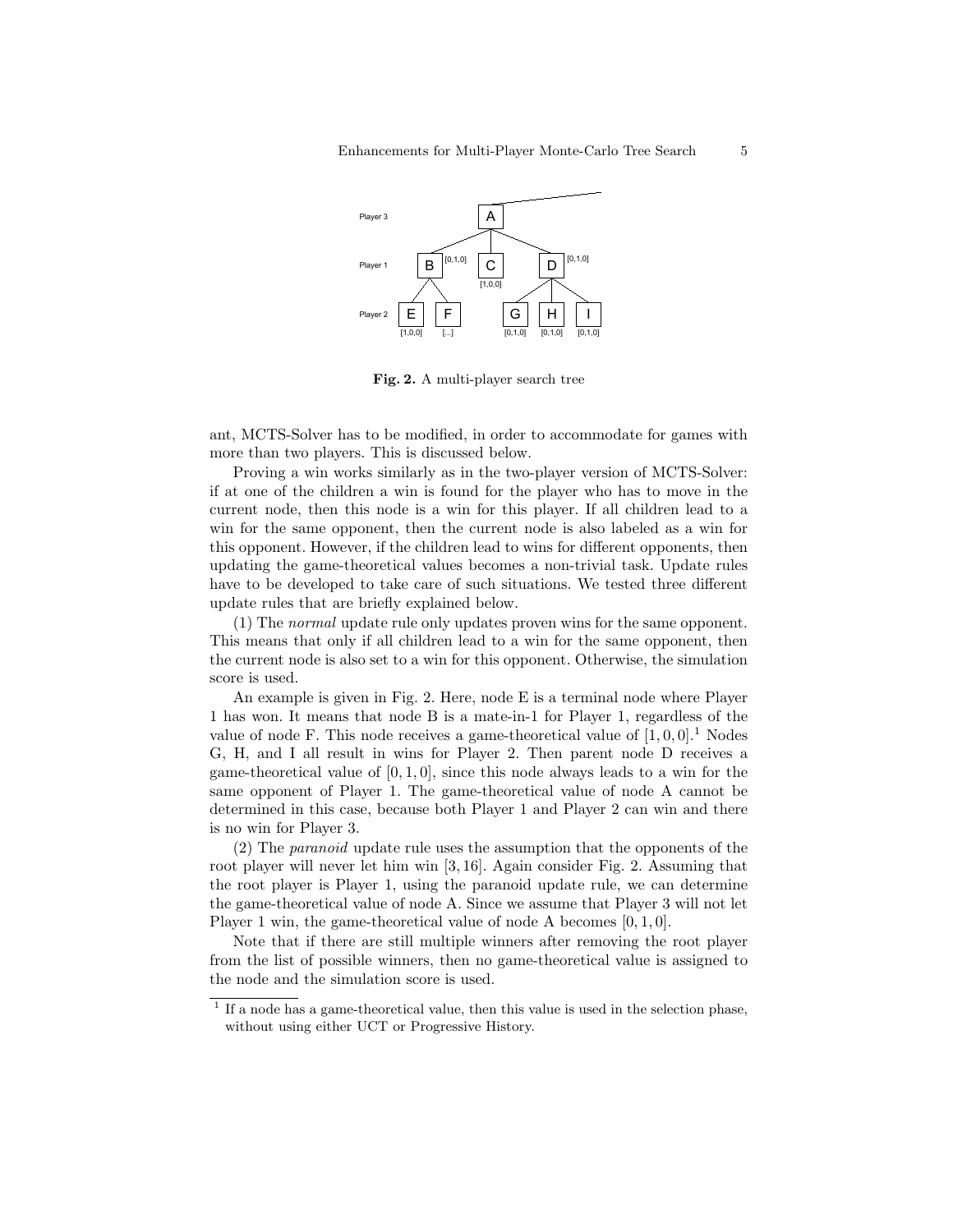#### 6 J.A.M. Nijssen and M.H.M. Winands

The paranoid update rule may not always give the desired result. With the paranoid assumption, the game-theoretical value of node A is  $[0, 1, 0]$  (i.e., a win for Player 2). This is actually not certain, because it is also possible that Player 3 will let Player 1 win. However, since the game-theoretical value of node A denotes a win for Player 2, and at the parent of node A Player 2 is to move, the parent of node A will also receive a game-theoretical value of  $[0, 1, 0]$ . This is actually false, since choosing node A does not give Player 2 a guaranteed win.

Problems may thus arise when a player in a given node gives the win to the player directly preceding him. In such a case, the parent node will receive a gametheoretical value which is technically false. This problem can be diminished by using  $(3)$  the *first-winner* update rule. When using this update rule, the player will give the win to the player who is the first winner after him. In this way the player before him will not get the win and, as a result, will not overestimate the position. When using the first-winner update rule, in Fig. 2 node A will receive the game-theoretical value [1, 0, 0].

## 3 Test Domains

We tested the two enhancements in two different games: Focus and Chinese Checkers. In this section we briefly discuss the rules and the properties of Focus and Chinese Checkers in Subsection 3.1 and 3.2, respectively.

#### 3.1 Focus

Focus is an abstract multi-player strategy board game, invented in 1963 by Sid Sackson [12]. This game has also been released under the name Domination.

Focus is played on an  $8\times 8$  board where in each corner 3 squares are removed. It can be played by 2, 3 or 4 players. Each player starts with a number of pieces on the board. In Fig. 3, the initial board positions for the 2-, 3- and 4-player variants are given.



Fig. 3. Set-ups for Focus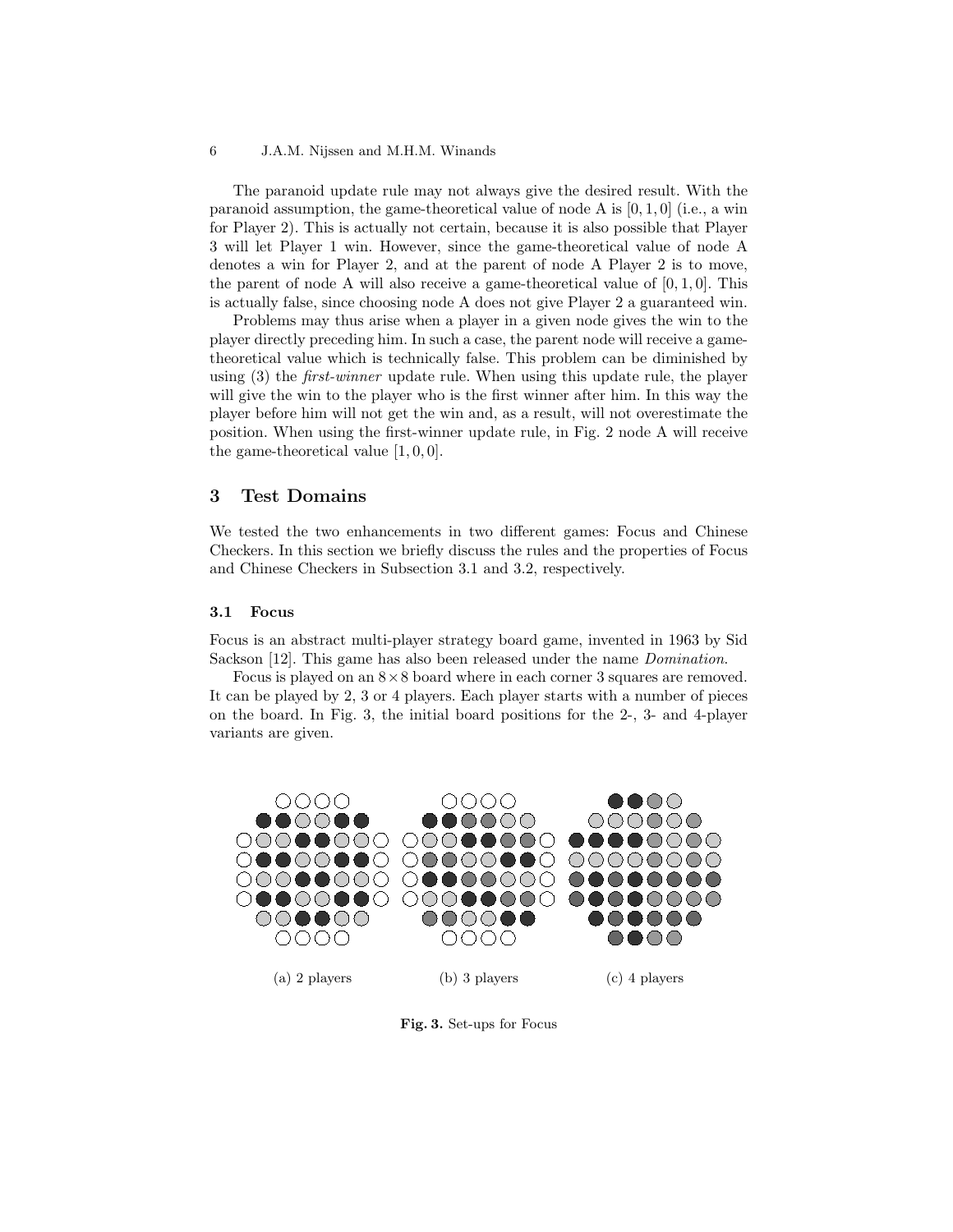Each turn a player may move a stack, which contains one or more pieces, orthogonally as many squares as the stack is tall. A player may only move a stack of pieces if a piece of his color is on top of the stack. Players are also allowed to split stacks in two smaller stacks. If they decide to do so, then they only move the upper stack as many squares as the number of pieces that are being moved.

If a stack lands on another stack, then the stacks are merged. If the merged stack has a size of  $n > 5$ , then the bottom  $n-5$  pieces are captured by the player, such that there are 5 pieces left. If a player captures one of his own pieces, he may later choose to place one of his pieces back on the board, instead of moving a stack.

There exist two variations of the game, each with a different winning condition. In the standard version of the game, a player has won if all other players cannot make a legal move. However, games can take a long time to finish. Therefore, we decided to use the shortened version of the game. In this version, a player has won if he has either captured a total number of pieces, or a number of pieces from each player. In the 2-player variant, a player wins if he has captured at least 6 pieces from the opponent. In the 3-player variant, a player has won if he has captured at least 3 pieces from both opponents or at least 10 pieces in total. Finally, in the 4-player variant, the goal is to capture at least 2 pieces from all opponents or capture at least 10 pieces in total.

#### 3.2 Chinese Checkers

Chinese Checkers is a board game that can be played by 2 to 6 players. This game has been invented in 1893 and has since then been released by various publishers under different names. Chinese Checkers is played on a star-shaped board. The most commonly used board contains 121 fields, where each player starts with 10 checkers. We decided to play on a slightly smaller board [14] (see Fig. 4). In this version, each player plays with 6 checkers. The advantage of a smaller board is that games take a shorter amount of time to complete, which means that more Monte-Carlo simulations can be performed and more experiments can be run. Also, it allows us to use a stronger evaluation function (see Subsection 4.1).



Fig. 4. A Chinese Checkers board [14].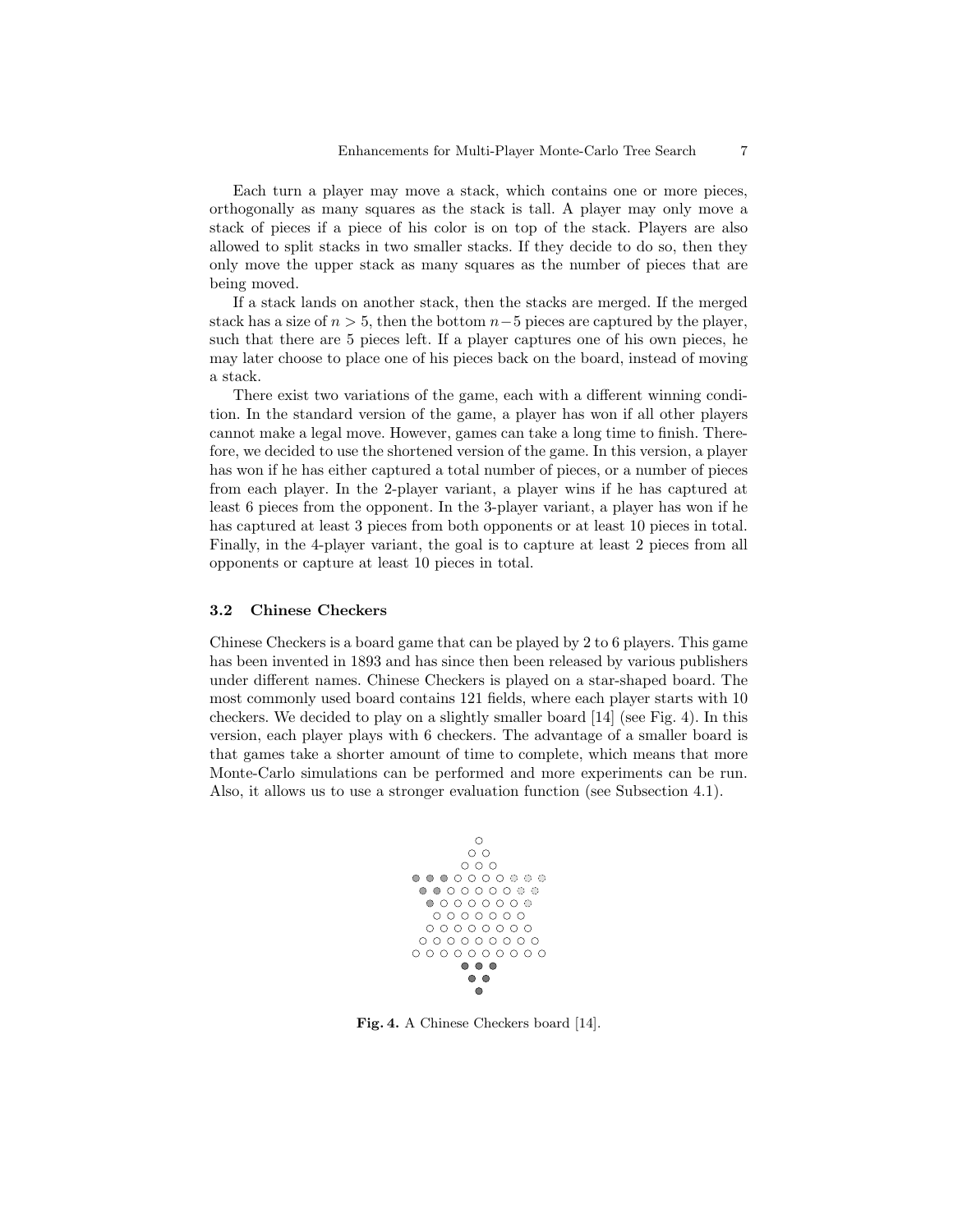The goal of each player is to move all his pieces to his own base at the other side of the board. Pieces may move to one of the adjacent squares or they may jump over another piece to an empty square. It is also allowed to make multiple jumps with one piece in one turn. It is possible to create a setup that allows pieces to jump over a large distance. The first player who manages to fill his home base wins the game.

# 4 Experiments

In this section, we describe the experiments that were performed to investigate the strength of the proposed enhancements to MCTS in Focus and Chinese Checkers. In Subsection 4.1 we explain the experimental setup. In Subsection 4.2 we describe the experiments and give the results of Progressive History. In Subsection 4.3, the experiments and the results for MP-MCTS-Solver are given.

#### 4.1 Experimental Setup

The Monte-Carlo engines of Focus and Chinese Checkers have been written in Java. MCTS, Progressive History, and MP-MCTS-Solver all set their exploration constant C to 0.2. For the playouts, we apply the  $\epsilon$ -greedy strategy [15], with a 95% probability to play the greediest move and a 5% probability to play a random move. For determining the greediest move in Focus, we apply a simple evaluation function which assigns a value to each valid move. This value is based on the number of captured pieces and the amount of stacks that the players control after moving. For determining the most greedy move in Chinese Checkers, we use a lookup table [15]. In this table we store, for each possible configuration of pieces, the minimum number of moves a player should perform before he can have all pieces in his home base, assuming that there are no opponents' pieces on the board. During the mid-game this value is not very accurate, though it is still useful. In the end-game, however, it leads to optimal play.

In all experiments, the players received 2.5 seconds thinking time to determine the best move. All experiments were performed on an AMD64 2.4 GHz. computer. For reference, in Focus around 4,000 games per second are played at the start of the game. During the end-game around 20,000 games per second are played. In Chinese Checkers, the number of games per second is slightly lower. At the start of the game around 3,000 games per second are played. During the end-game, up to 10,000 games per second are played.

For both games, there may be an advantage regarding the order of play and the number of different players (i.e. search configurations). To give reliable results, each possible player setup, with the exception of setups where each player is of the same search configuration, is played equally often.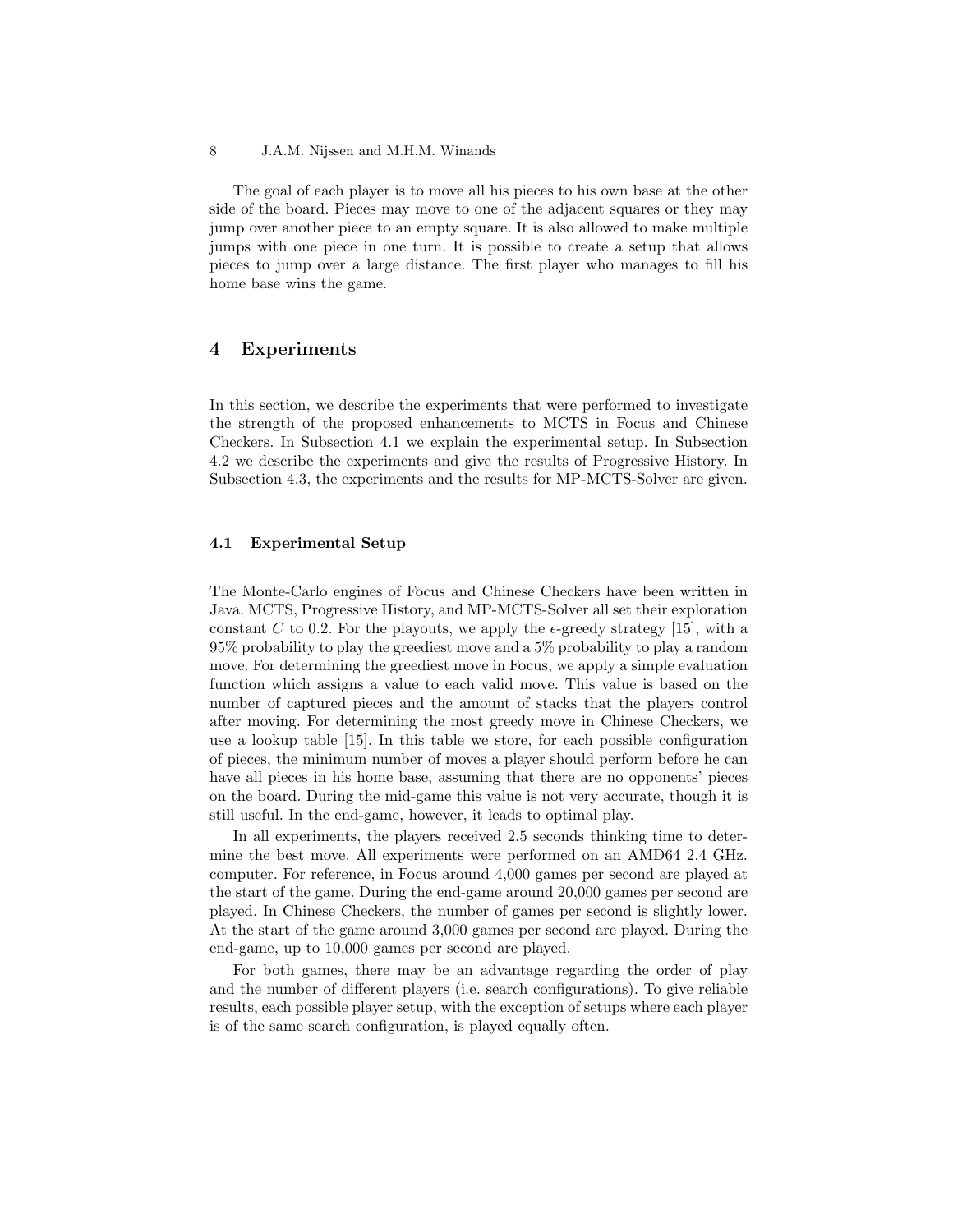Table 1. Win rates for a Progressive History player with different values of W against the default MCTS player in Focus.

|          |           | 2 players |          |      | 3 players  |                                                                | 4 players |      |       |  |
|----------|-----------|-----------|----------|------|------------|----------------------------------------------------------------|-----------|------|-------|--|
| W        |           |           |          |      |            | wins losses win rate wins losses win rate wins losses win rate |           |      |       |  |
| $\Omega$ | 1746      | 1614      | 52.0%    |      | 1720 1640  | 51.2%                                                          | 17061     | 1654 | 50.8% |  |
|          | 0.05 1983 | 1367      | 59.0%    |      | 2054  1306 | $61.1\%$                                                       | 1931      | 1429 | 57.5% |  |
| 0.1      | 2009      | 1351      | 59.8%    |      | 2116 1244  | 63.0%                                                          | 1978      | 1382 | 58.9% |  |
|          | 0.25 2061 | 1299      | $61.3\%$ |      | 2115  1245 | 62.9%                                                          | 1997      | 1363 | 59.4% |  |
| 0.5      | 2154      | 1206      | 64.1\%   | 2200 | 1160       | 65.5%                                                          | 2013      | 1347 | 59.9% |  |
| 1        | 2219      | 1141      | 66.0%    |      | 2196 1164  | 65.4%                                                          | 1957      | 1403 | 58.2% |  |
| 3        | 2089      | 1271      | 62.2\%   |      | 2190 1170  | $65.2\%$                                                       | 20021     | 1358 | 59.6% |  |
| 5        | 1946      | 1414      | 57.9%    |      | 2143  1217 | 63.8%                                                          | 2001      | 1359 | 59.6% |  |
| 7.5      | 1722      | 1638      | 51.3%    |      | 2036  1324 | $60.6\%$                                                       | 1917      | 1443 | 57.1% |  |
| 10       | 1593      | 1767      | 47.4%    | 1941 | 1419       | 57.8%                                                          | 1911      | 1449 | 56.9% |  |

Table 2. Win rates for a Progressive History player with different values of  $W$  against the default MCTS player in Chinese Checkers.

|     | 2 players |                |       |       |           | 3 players                                                      | 4 players |           |       |  |
|-----|-----------|----------------|-------|-------|-----------|----------------------------------------------------------------|-----------|-----------|-------|--|
| W   |           |                |       |       |           | wins losses win rate wins losses win rate wins losses win rate |           |           |       |  |
|     |           | 0.25 1773 1587 | 52.8% | 1981  | 1379      | 59.0%                                                          |           | 1913 1447 | 56.9% |  |
| 0.5 |           | 1955  1405     | 58.2% |       | 2110 1250 | 62.8%                                                          |           | 1960 1400 | 58.3% |  |
|     | 2279      | 1081           | 67.8% |       | 2132 1228 | 63.5%                                                          |           | 2079 1281 | 61.9% |  |
| 3   | 2683      | 677            | 79.9% |       | 2242 1118 | 66.7%                                                          |           | 2232 1128 | 66.4% |  |
| 5   | 2804      | 556            | 83.5% | 22111 | 1149      | 65.8%                                                          |           | 2244 1116 | 66.8% |  |
| 10  | 2795      | 565            | 83.2% |       | 2193 1167 | 65.3%                                                          | 2337      | 1023      | 69.6% |  |
| 15  | 2721      | 639            | 81.0% |       | 2183 1177 | 65.0%                                                          | 2326      | 1034      | 69.2% |  |
| 20  | 2044      | 1316           | 60.8% | 2022  | 1338      | $60.2\%$                                                       | 2124      | 1236      | 63.2% |  |

#### 4.2 Progressive History

In the following series of experiments we tested Progressive History (with different values of  $W$ ) against an MCTS player without Progressive History in Focus and Chinese Checkers.

Table 1 shows that Progressive History, provided the value of  $W$  is set correctly, is a considerable improvement for MCTS in Focus. The best result for the 2-player variant is achieved with  $W=1$ , achieving a win rate of 66.0%. For the 3-player variant, the best results are achieved with  $W=1$  and  $W=3$ , both winning more than 65% versus an MCTS player without Progressive History. In the 4-player variant, Progressive History still performs well. With  $W=3$  or  $W=5$ the win rate is still almost 60%.

Table 2 reveals that Progressive History works even better in Chinese Checkers. In the 2-player variant, Progressive History easily wins over 80% of the games, with the best result achieved by the player with  $W=5$ , winning 83.5% of the games. In the 3-player game, the win rate drops to around 65%, but in the 4-player game, the performance increases again to almost  $70\%$  with  $W=10$ or  $W=15$ .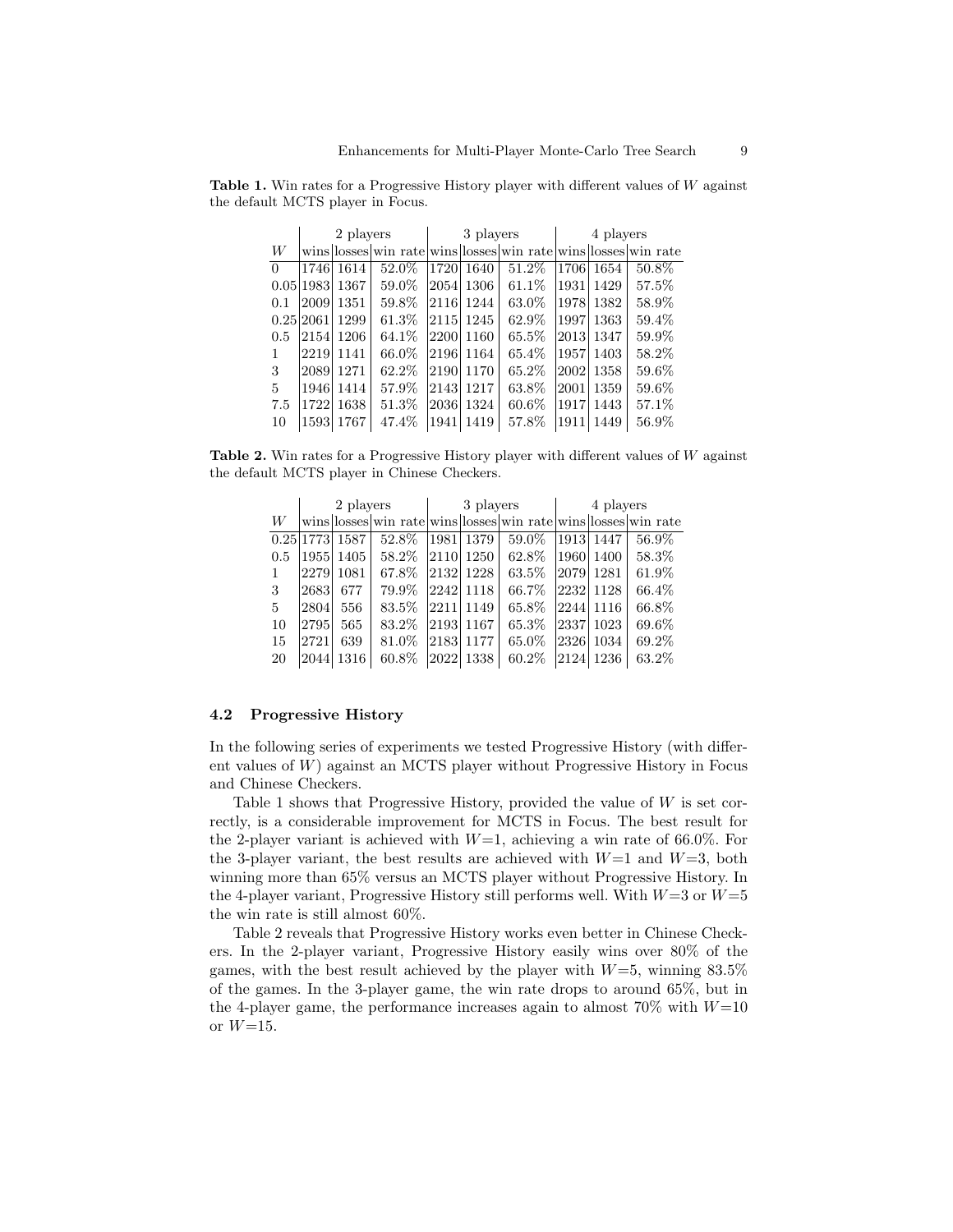**Table 3.** Win rates for a Progressive History player using  $\frac{W}{n_i-s_i+1}$  against a Progressive History player using  $\frac{W}{n+1}$ .

|                                                                            | 2 players |                                                                | 3 players |                                                    | 4 players |  |  |
|----------------------------------------------------------------------------|-----------|----------------------------------------------------------------|-----------|----------------------------------------------------|-----------|--|--|
| Game                                                                       |           | wins  osses win rate wins  osses win rate wins  osses win rate |           |                                                    |           |  |  |
| Focus                                                                      | 680 370   |                                                                |           | $64.8\%$   640   410   61.0\%   546   504   52.0\% |           |  |  |
| Chinese Checkers 582   468   57.6%   575   475   54.8%   566   484   53.9% |           |                                                                |           |                                                    |           |  |  |

The reason why Progressive History works so well in Chinese Checkers is that for this game good moves are not dependent on the global board state. Good moves are often moves that move a checker far forward, and thus are good moves in similar, but different states. In Focus, this is much less the case. Good moves are considerably more dependent on the global board state. Still, Progressive History is an important enhancement in Focus as well.

In the next series of experiments we verified whether dividing by the number of losses  $\left(\frac{W}{n_i-s_i+1}\right)$  instead of the number of games  $\left(\frac{W}{n_i+1}\right)$  in the Progressive Bias part of Formula 2 is an improvement. In Table 3 the results are given when the two players played against each other in Focus and Chinese Checkers. The players used  $W=5$ , which is in both cases one of the best settings. We see that for both games dividing by the number of losses is an improvement for Progressive History. However, the performance drops when the number of players increases.

#### 4.3 Multi-Player MCTS-Solver

In this section, we give the results of MP-MCTS-Solver with the three different update rules playing against an MCTS player without MP-MCTS-Solver. We performed these experiments in Focus, because MCTS-Solver is only successful in sudden-death games [19]. Chinese Checkers is not a sudden-death game, and therefore we expect MP-MCTS-Solver not to work well in this game. However, Focus is a sudden-death game and is therefore an appropriate test domain for MP-MCTS-Solver.

In the last series of experiments, Progressive History was enabled for both players with  $W=5$ . In Table 4, we see that the standard update rule works well in Focus. The win rates for the different number of players vary between 53% and 55%. The other update rules do not perform well. For the 2-player variant, they behave and perform similar to the standard update rule. The win rates are slightly lower, which may be caused by statistical noise and a small amount of

Table 4. Win rates for an MP-MCTS-Solver player with different update rules against the default MCTS player in Focus.

|                                                                              | 2 players |  | 3 players |                                                                                                            | 4 players |  |  |
|------------------------------------------------------------------------------|-----------|--|-----------|------------------------------------------------------------------------------------------------------------|-----------|--|--|
| Type                                                                         |           |  |           | wins losses win rate wins losses win rate wins losses win rate                                             |           |  |  |
| Standard                                                                     |           |  |           | 1780  1580   53.0%   1844   1516   54.9%   1792   1568   53.3%                                             |           |  |  |
| Paranoid                                                                     |           |  |           | $\vert 1745 \vert 1615 \vert 51.9\% \vert 1693 \vert 1667 \vert 50.4\% \vert 1510 \vert 1850 \vert 44.9\%$ |           |  |  |
| First-winner 1774   1586   52.8%   1732   1628   51.5%   1457   1903   43.4% |           |  |           |                                                                                                            |           |  |  |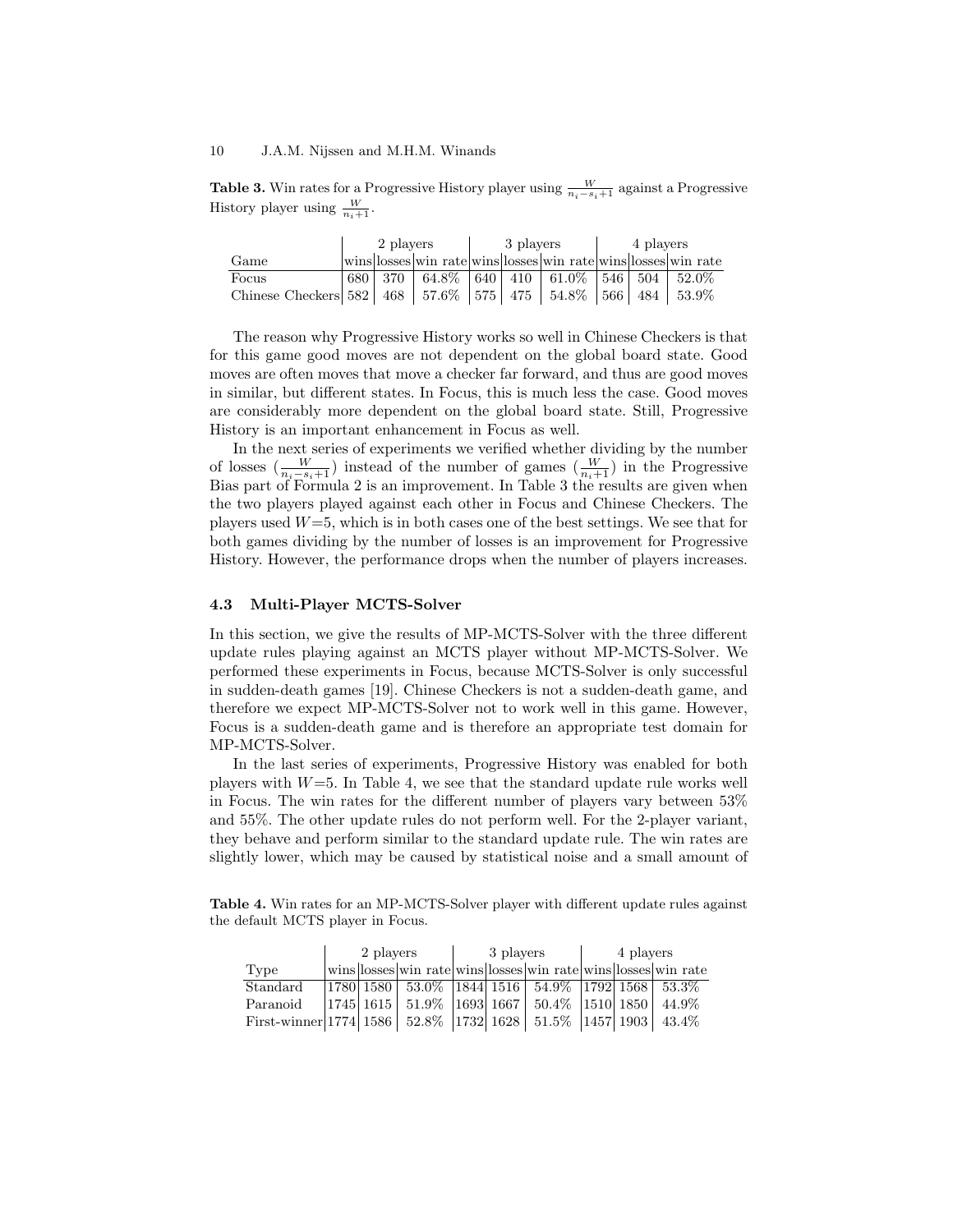overhead. In the 3-player variant, the performance drops to just over 50% for both. In the 4-player variant, the win rate of the player using MP-MCTS-Solver is even below 50% for the paranoid and the first-winner update rules. Based on these results we may conclude that only the standard update rule works well.

## 5 Conclusions and Future Research

In this paper we investigated two enhancements for MCTS in multi-player games. The first one is Progressive History, a combination of Progressive Bias and the history heuristic. The second one is MP-MCTS-Solver, a multi-player variant of MCTS-Solver. We determined the strength of these enhancements in two different games: Focus and Chinese Checkers.

For Progressive History, we determined its strength by letting it play with different values of the constant  $W$  against an MCTS player without Progressive History. Depending on the game, the number of players and the value of W, Progressive History wins 60% to 70% of the games against MCTS without Progressive History. Based on these results, we may conclude that Progressive History is an important enhancement for MCTS in multi-player games.

We tested MP-MCTS-Solver with three different update rules, namely (1) standard, (2) paranoid and (3) first-winner. We tested this enhancement only in Focus, since MP-MCTS-Solver only works well in sudden-death games. Chinese Checkers is, contrary to Focus, not a sudden-death game. A win rate between 53% and 55% was achieved in Focus with the standard update rule. The other two update rules achieved similar win rates in the 2-player variant, but were around or below 50% for the 3- and 4-player variants. We may conclude that MP-MCTS-Solver performs well with the standard update rule. The other two update rules, paranoid and first-winner, were not successful in Focus.

In multi-player games, there is still much room for improvement. Progressive History works well in Focus and Chinese Checkers and may also work well in other games. This is subject of future research. Moreover, comparisons with other variants to bias the selection strategy, such as RAVE [7], Gibbs sampling [1] and prior knowledge [7] should be performed. MP-MCTS-Solver has proven to be a genuine improvement for the sudden-death game Focus, though more research is necessary to improve its performance. For instance, one could try to create new update rules that may improve its performance.

## References

- 1. Y. Björnsson and H. Finnsson. CadiaPlayer: A simulation-based general game player. IEEE Transactions on Computational Intelligence and AI in Games, 1(1):4–15, 2009.
- 2. B. Brügmann. Monte Carlo Go. Technical report, Physics Department, Syracuse University, 1993. ftp://ftp.cse.cuhk.edu.hk/pub/neuro/GO/mcgo.tex.
- 3. T. Cazenave. Multi-player Go. In H.J. van den Herik, X. Xu, Z. Ma, and M.H.M. Winands, editors, Computers and Games (CG 2008), volume 5131 of Lecture Notes in Computer Science (LNCS), pages 50–59, Berlin, Germany, 2008. Springer.